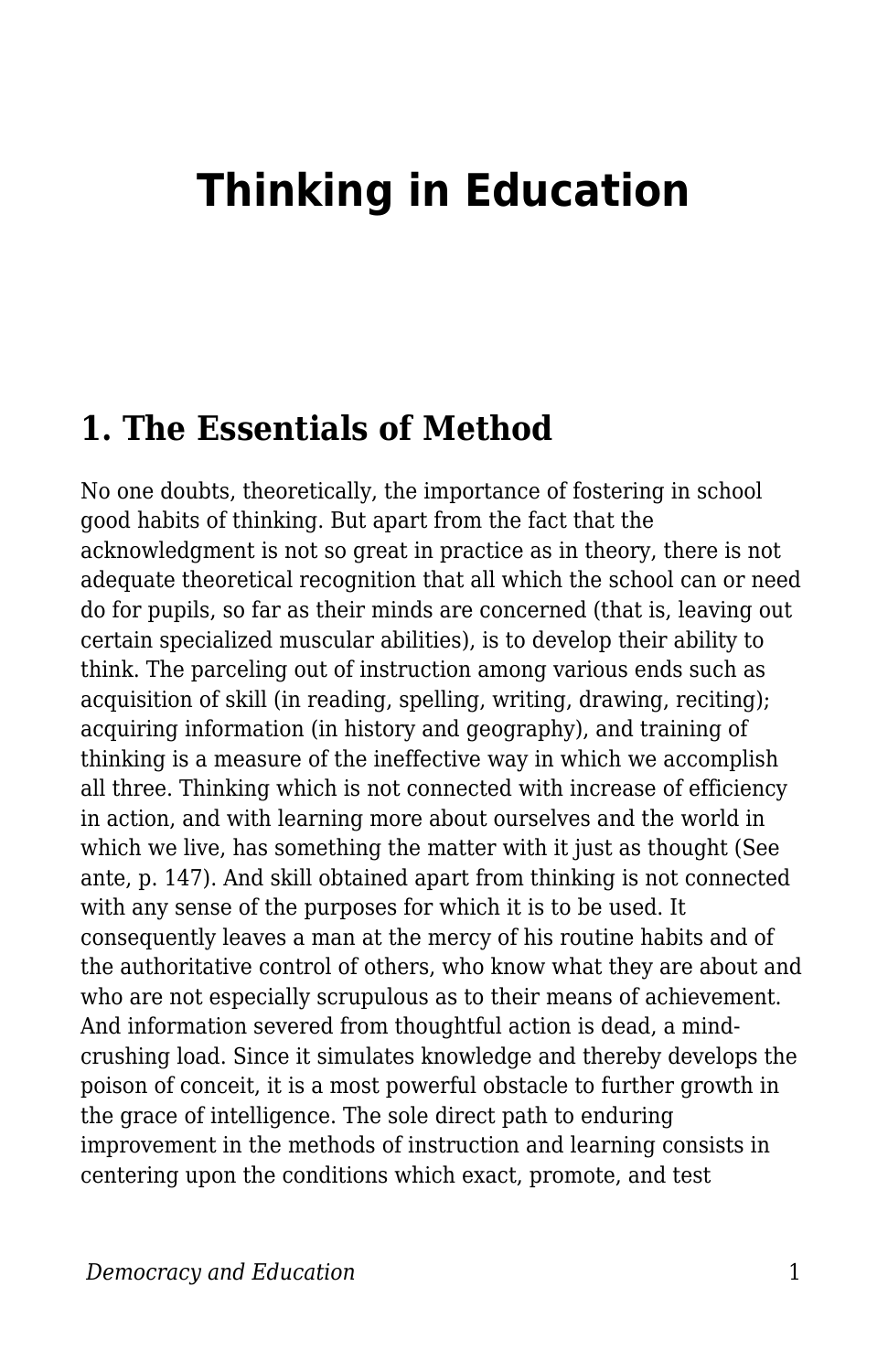thinking. Thinking is the method of intelligent learning, of learning that employs and rewards mind. We speak, legitimately enough, about the method of thinking, but the important thing to bear in mind about method is that thinking is method, the method of intelligent experience in the course which it takes.

I. The initial stage of that developing experience which is called thinking is experience. This remark may sound like a silly truism. It ought to be one; but unfortunately it is not. On the contrary, thinking is often regarded both in philosophic theory and in educational practice as something cut off from experience, and capable of being cultivated in isolation. In fact, the inherent limitations of experience are often urged as the sufficient ground for attention to thinking. Experience is then thought to be confined to the senses and appetites; to a mere material world, while thinking proceeds from a higher faculty (of reason), and is occupied with spiritual or at least literary things. So, oftentimes, a sharp distinction is made between pure mathematics as a peculiarly fit subject matter of thought (since it has nothing to do with physical existences) and applied mathematics, which has utilitarian but not mental value.

Speaking generally, the fundamental fallacy in methods of instruction lies in supposing that experience on the part of pupils may be assumed. What is here insisted upon is the necessity of an actual empirical situation as the initiating phase of thought. Experience is here taken as previously defined: trying to do something and having the thing perceptibly do something to one in return. The fallacy consists in supposing that we can begin with ready-made subject matter of arithmetic, or geography, or whatever, irrespective of some direct personal experience of a situation. Even the kindergarten and Montessori techniques are so anxious to get at intellectual distinctions, without "waste of time," that they tend to ignore - or reduce - the immediate crude handling of the familiar material of experience, and to introduce pupils at once to material which expresses the intellectual distinctions which adults have made. But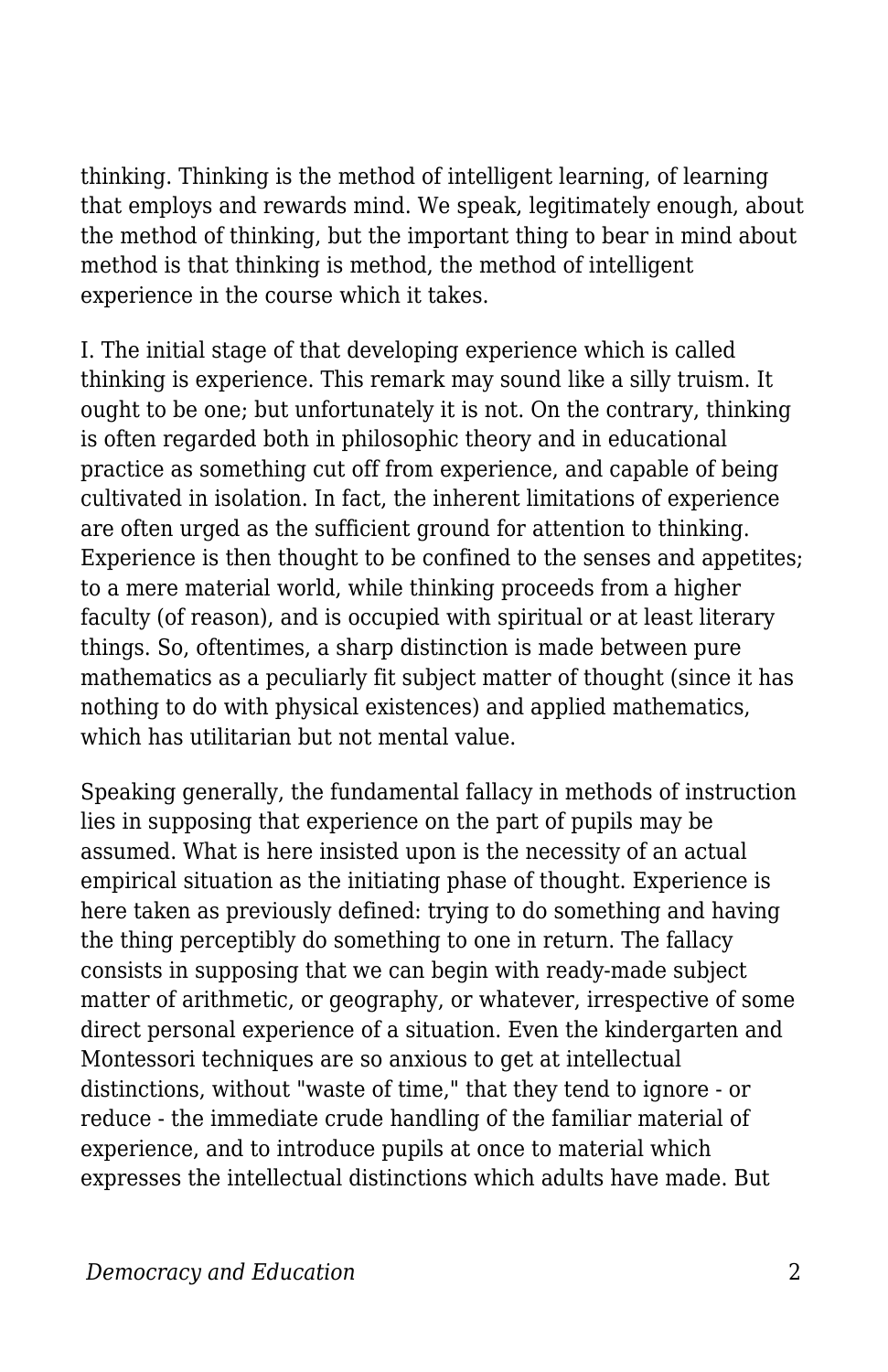the first stage of contact with any new material, at whatever age of maturity, must inevitably be of the trial and error sort. An individual must actually try, in play or work, to do something with material in carrying out his own impulsive activity, and then note the interaction of his energy and that of the material employed. This is what happens when a child at first begins to build with blocks, and it is equally what happens when a scientific man in his laboratory begins to experiment with unfamiliar objects.

Hence the first approach to any subject in school, if thought is to be aroused and not words acquired, should be as unscholastic as possible. To realize what an experience, or empirical situation, means, we have to call to mind the sort of situation that presents itself outside of school; the sort of occupations that interest and engage activity in ordinary life. And careful inspection of methods which are permanently successful in formal education, whether in arithmetic or learning to read, or studying geography, or learning physics or a foreign language, will reveal that they depend for their efficiency upon the fact that they go back to the type of the situation which causes reflection out of school in ordinary life. They give the pupils something to do, not something to learn; and the doing is of such a nature as to demand thinking, or the intentional noting of connections; learning naturally results.

That the situation should be of such a nature as to arouse thinking means of course that it should suggest something to do which is not either routine or capricious - something, in other words, presenting what is new (and hence uncertain or problematic) and yet sufficiently connected with existing habits to call out an effective response. An effective response means one which accomplishes a perceptible result, in distinction from a purely haphazard activity, where the consequences cannot be mentally connected with what is done. The most significant question which can be asked, accordingly, about any situation or experience proposed to induce learning is what quality of problem it involves.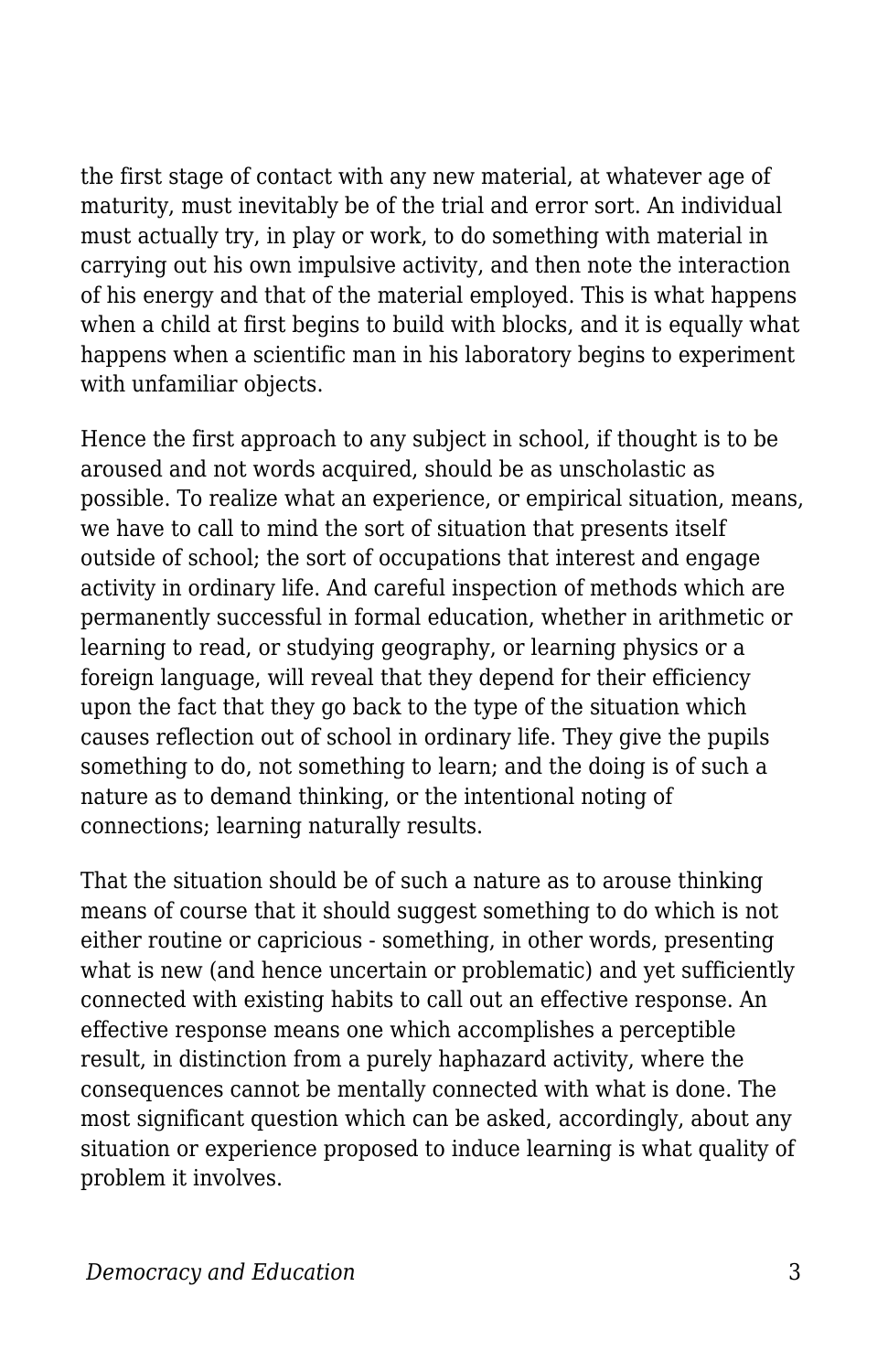At first thought, it might seem as if usual school methods measured well up to the standard here set. The giving of problems, the putting of questions, the assigning of tasks, the magnifying of difficulties, is a large part of school work. But it is indispensable to discriminate between genuine and simulated or mock problems. The following questions may aid in making such discrimination. (a) Is there anything but a problem? Does the question naturally suggest itself within some situation or personal experience? Or is it an aloof thing, a problem only for the purposes of conveying instruction in some school topic? Is it the sort of trying that would arouse observation and engage experimentation outside of school? (b) Is it the pupil's own problem, or is it the teacher's or textbook's problem, made a problem for the pupil only because he cannot get the required mark or be promoted or win the teacher's approval, unless he deals with it? Obviously, these two questions overlap. They are two ways of getting at the same point: Is the experience a personal thing of such a nature as inherently to stimulate and direct observation of the connections involved, and to lead to inference and its testing? Or is it imposed from without, and is the pupil's problem simply to meet the external requirement? Such questions may give us pause in deciding upon the extent to which current practices are adapted to develop reflective habits. The physical equipment and arrangements of the average schoolroom are hostile to the existence of real situations of experience. What is there similar to the conditions of everyday life which will generate difficulties? Almost everything testifies to the great premium put upon listening, reading, and the reproduction of what is told and read. It is hardly possible to overstate the contrast between such conditions and the situations of active contact with things and persons in the home, on the playground, in fulfilling of ordinary responsibilities of life. Much of it is not even comparable with the questions which may arise in the mind of a boy or girl in conversing with others or in reading books outside of the school. No one has ever explained why children are so full of questions outside of the school (so that they pester grown-up persons if they get any encouragement), and the conspicuous absence of display of curiosity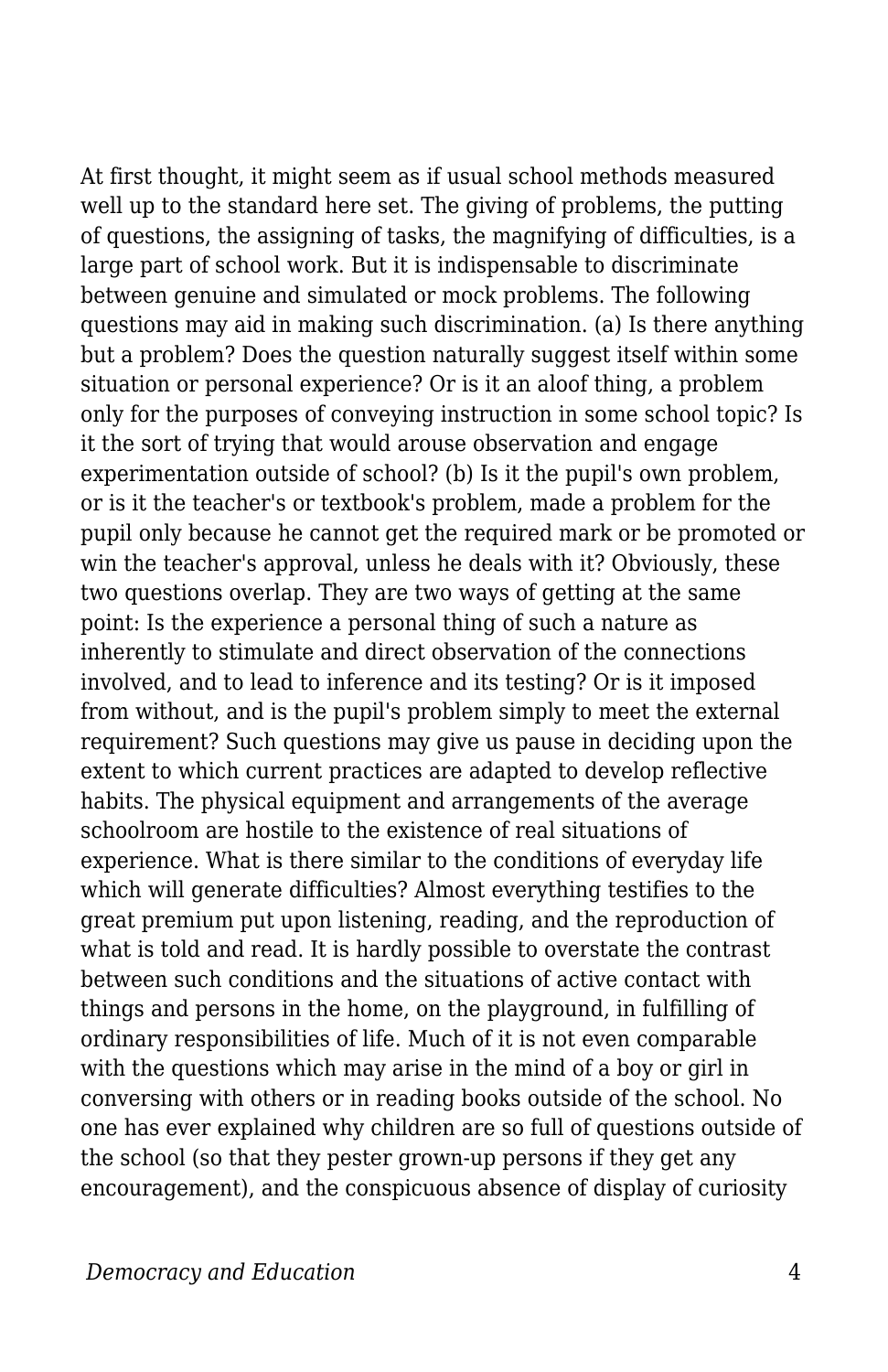about the subject matter of school lessons. Reflection on this striking contrast will throw light upon the question of how far customary school conditions supply a context of experience in which problems naturally suggest themselves. No amount of improvement in the personal technique of the instructor will wholly remedy this state of things. There must be more actual material, more stuff, more appliances, and more opportunities for doing things, before the gap can be overcome. And where children are engaged in doing things and in discussing what arises in the course of their doing, it is found, even with comparatively indifferent modes of instruction, that children's inquiries are spontaneous and numerous, and the proposals of solution advanced, varied, and ingenious.

As a consequence of the absence of the materials and occupations which generate real problems, the pupil's problems are not his; or, rather, they are his only as a pupil, not as a human being. Hence the lamentable waste in carrying over such expertness as is achieved in dealing with them to the affairs of life beyond the schoolroom. A pupil has a problem, but it is the problem of meeting the peculiar requirements set by the teacher. His problem becomes that of finding out what the teacher wants, what will satisfy the teacher in recitation and examination and outward deportment. Relationship to subject matter is no longer direct. The occasions and material of thought are not found in the arithmetic or the history or geography itself, but in skillfully adapting that material to the teacher's requirements. The pupil studies, but unconsciously to himself the objects of his study are the conventions and standards of the school system and school authority, not the nominal "studies." The thinking thus evoked is artificially one-sided at the best. At its worst, the problem of the pupil is not how to meet the requirements of school life, but how to seem to meet them - or, how to come near enough to meeting them to slide along without an undue amount of friction. The type of judgment formed by these devices is not a desirable addition to character. If these statements give too highly colored a picture of usual school methods, the exaggeration may at least serve to illustrate the point: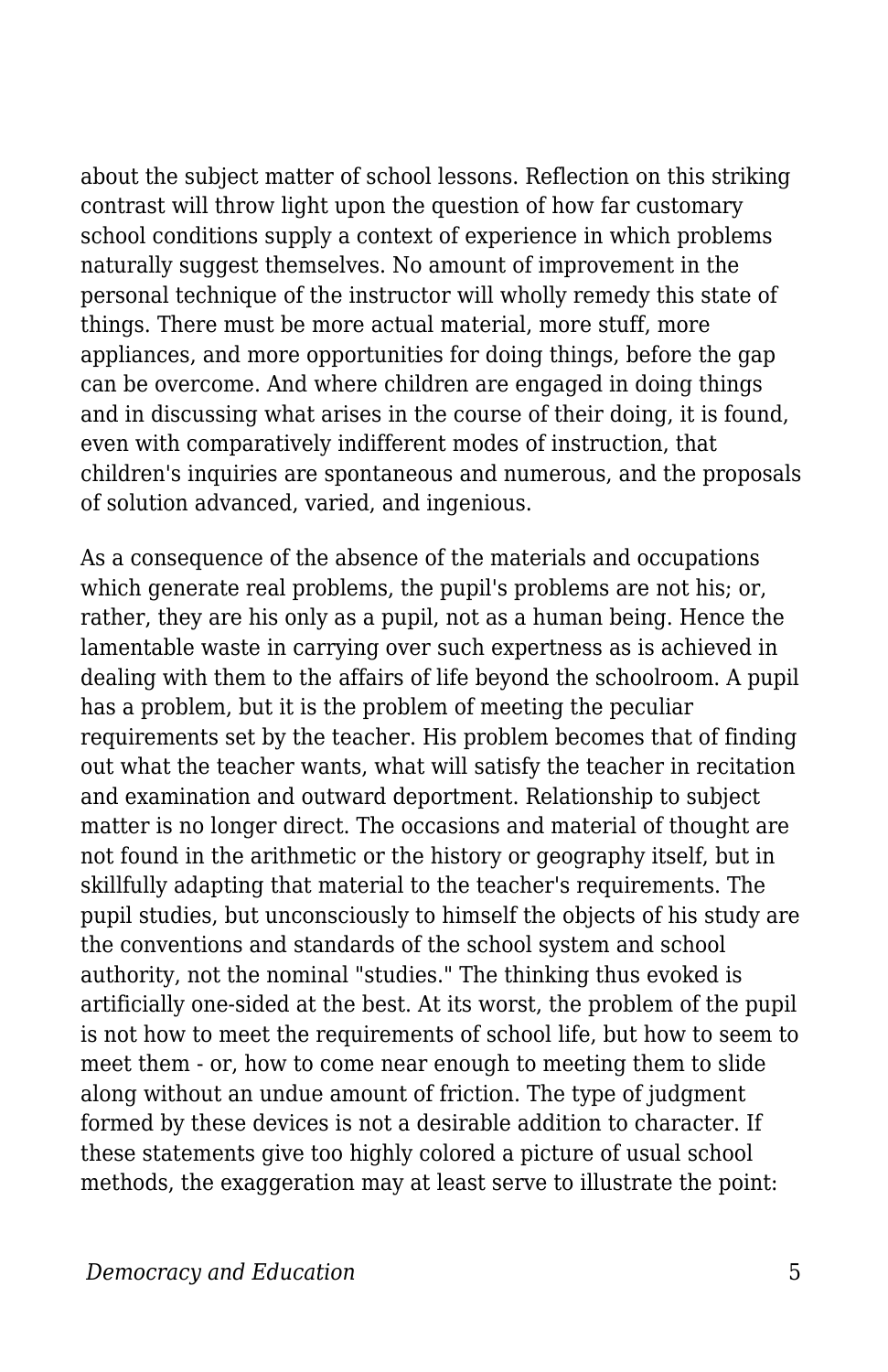the need of active pursuits, involving the use of material to accomplish purposes, if there are to be situations which normally generate problems occasioning thoughtful inquiry.

II. There must be data at command to supply the considerations required in dealing with the specific difficulty which has presented itself. Teachers following a "developing" method sometimes tell children to think things out for themselves as if they could spin them out of their own heads. The material of thinking is not thoughts, but actions, facts, events, and the relations of things. In other words, to think effectively one must have had, or now have, experiences which will furnish him resources for coping with the difficulty at hand. A difficulty is an indispensable stimulus to thinking, but not all difficulties call out thinking. Sometimes they overwhelm and submerge and discourage. The perplexing situation must be sufficiently like situations which have already been dealt with so that pupils will have some control of the meanings of handling it. A large part of the art of instruction lies in making the difficulty of new problems large enough to challenge thought, and small enough so that, in addition to the confusion naturally attending the novel elements, there shall be luminous familiar spots from which helpful suggestions may spring.

In one sense, it is a matter of indifference by what psychological means the subject matter for reflection is provided. Memory, observation, reading, communication, are all avenues for supplying data. The relative proportion to be obtained from each is a matter of the specific features of the particular problem in hand. It is foolish to insist upon observation of objects presented to the senses if the student is so familiar with the objects that he could just as well recall the facts independently. It is possible to induce undue and crippling dependence upon sense-presentations. No one can carry around with him a museum of all the things whose properties will assist the conduct of thought. A well-trained mind is one that has a maximum of resources behind it, so to speak, and that is accustomed to go over its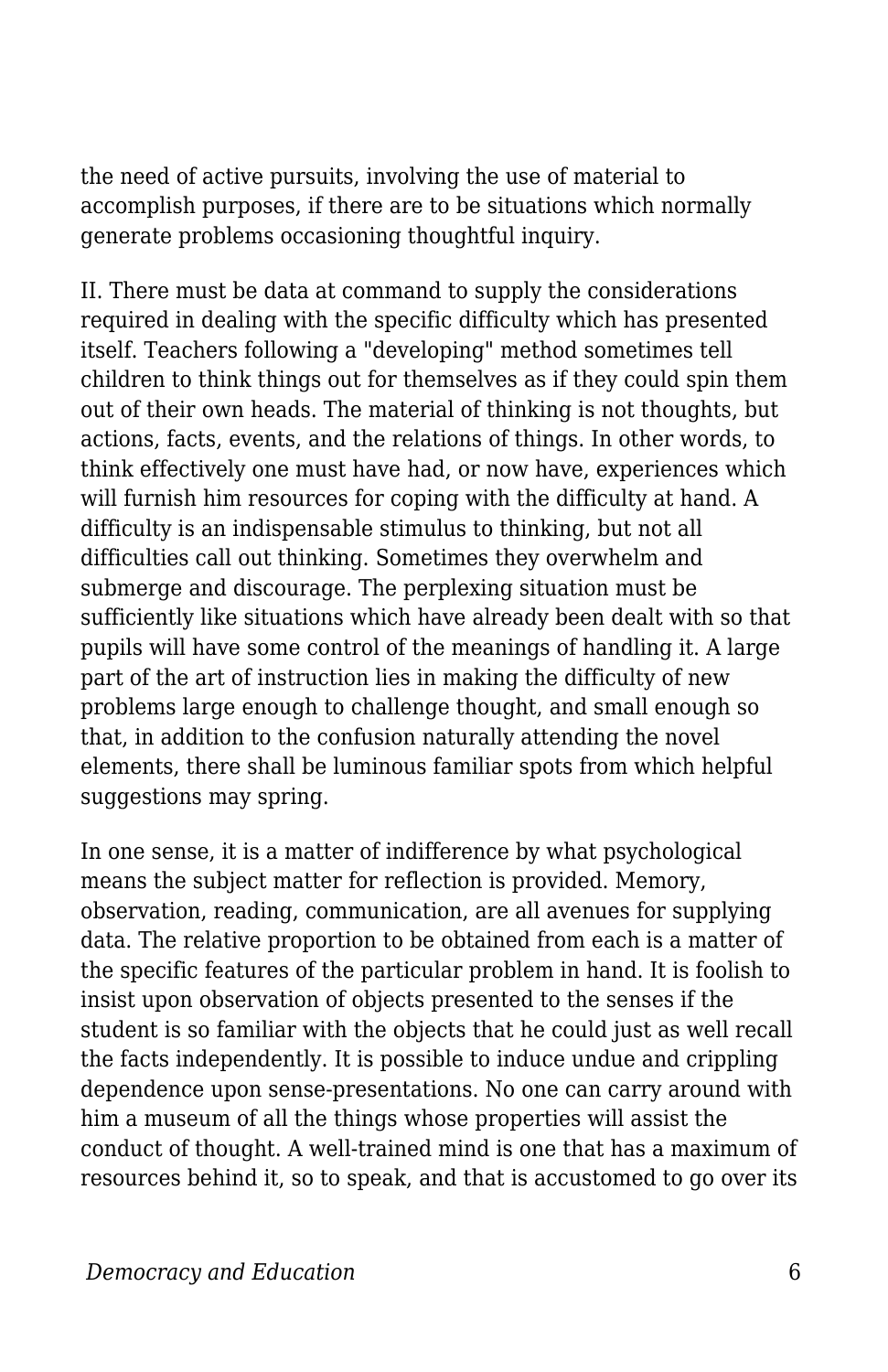past experiences to see what they yield. On the other hand, a quality or relation of even a familiar object may previously have been passed over, and be just the fact that is helpful in dealing with the question. In this case direct observation is called for. The same principle applies to the use to be made of observation on one hand and of reading and "telling" on the other. Direct observation is naturally more vivid and vital. But it has its limitations; and in any case it is a necessary part of education that one should acquire the ability to supplement the narrowness of his immediately personal experiences by utilizing the experiences of others. Excessive reliance upon others for data (whether got from reading or listening) is to be depreciated. Most objectionable of all is the probability that others, the book or the teacher, will supply solutions ready-made, instead of giving material that the student has to adapt and apply to the question in hand for himself.

There is no inconsistency in saying that in schools there is usually both too much and too little information supplied by others. The accumulation and acquisition of information for purposes of reproduction in recitation and examination is made too much of. "Knowledge," in the sense of information, means the working capital, the indispensable resources, of further inquiry; of finding out, or learning, more things. Frequently it is treated as an end itself, and then the goal becomes to heap it up and display it when called for. This static, cold-storage ideal of knowledge is inimical to educative development. It not only lets occasions for thinking go unused, but it swamps thinking. No one could construct a house on ground cluttered with miscellaneous junk. Pupils who have stored their "minds" with all kinds of material which they have never put to intellectual uses are sure to be hampered when they try to think. They have no practice in selecting what is appropriate, and no criterion to go by; everything is on the same dead static level. On the other hand, it is quite open to question whether, if information actually functioned in experience through use in application to the student's own purposes, there would not be need of more varied resources in books, pictures, and talks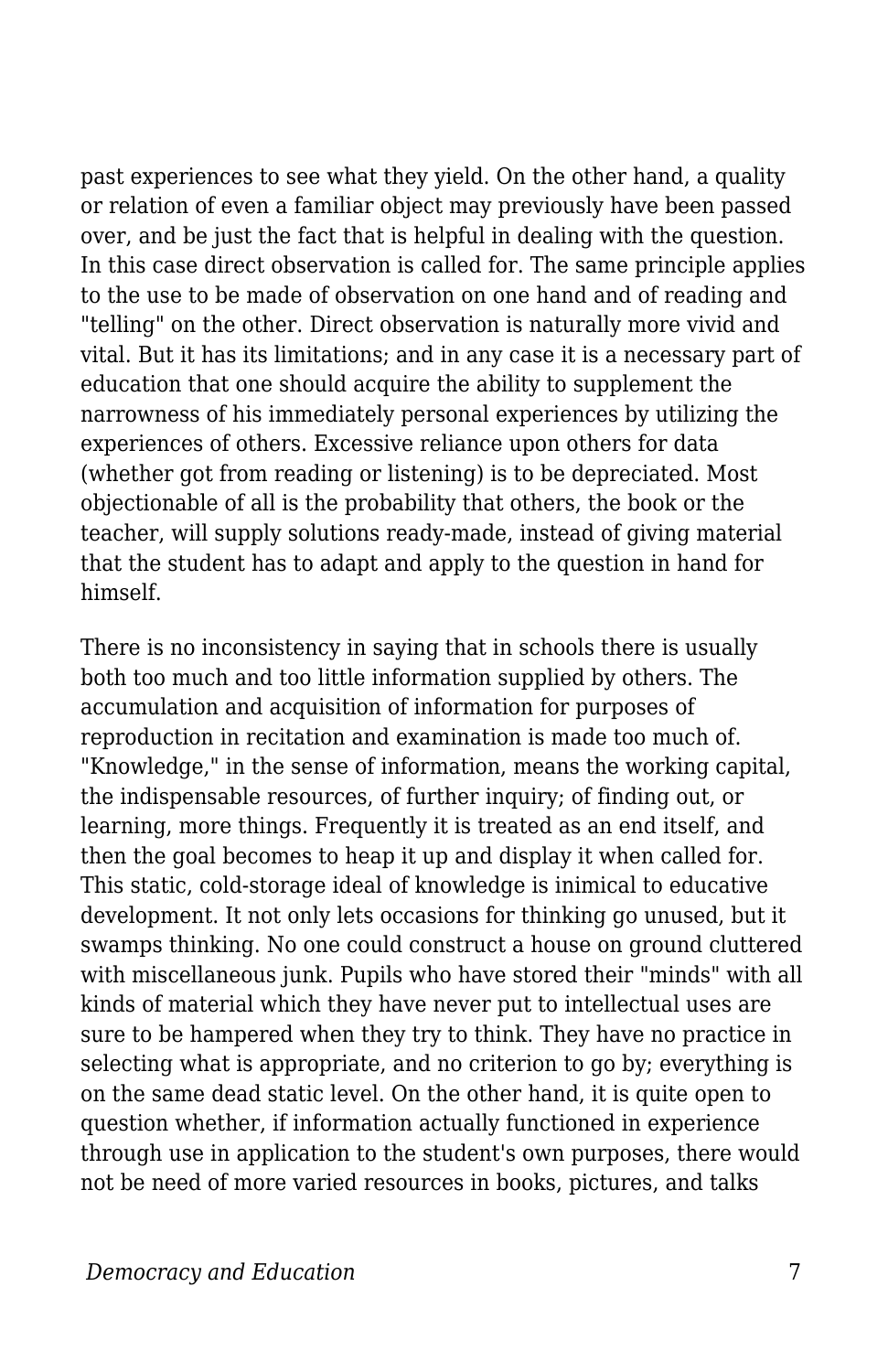than are usually at command.

III. The correlate in thinking of facts, data, knowledge already acquired, is suggestions, inferences, conjectured meanings, suppositions, tentative explanations: - ideas, in short. Careful observation and recollection determine what is given, what is already there, and hence assured. They cannot furnish what is lacking. They define, clarify, and locate the question; they cannot supply its answer. Projection, invention, ingenuity, devising come in for that purpose. The data arouse suggestions, and only by reference to the specific data can we pass upon the appropriateness of the suggestions. But the suggestions run beyond what is, as yet, actually given in experience. They forecast possible results, things to do, not facts (things already done). Inference is always an invasion of the unknown, a leap from the known.

In this sense, a thought (what a thing suggests but is not as it is presented) is creative, - an incursion into the novel. It involves some inventiveness. What is suggested must, indeed, be familiar in some context; the novelty, the inventive devising, clings to the new light in which it is seen, the different use to which it is put. When Newton thought of his theory of gravitation, the creative aspect of his thought was not found in its materials. They were familiar; many of them commonplaces - sun, moon, planets, weight, distance, mass, square of numbers. These were not original ideas; they were established facts. His originality lay in the use to which these familiar acquaintances were put by introduction into an unfamiliar context. The same is true of every striking scientific discovery, every great invention, every admirable artistic production. Only silly folk identify creative originality with the extraordinary and fanciful; others recognize that its measure lies in putting everyday things to uses which had not occurred to others. The operation is novel, not the materials out of which it is constructed.

The educational conclusion which follows is that all thinking is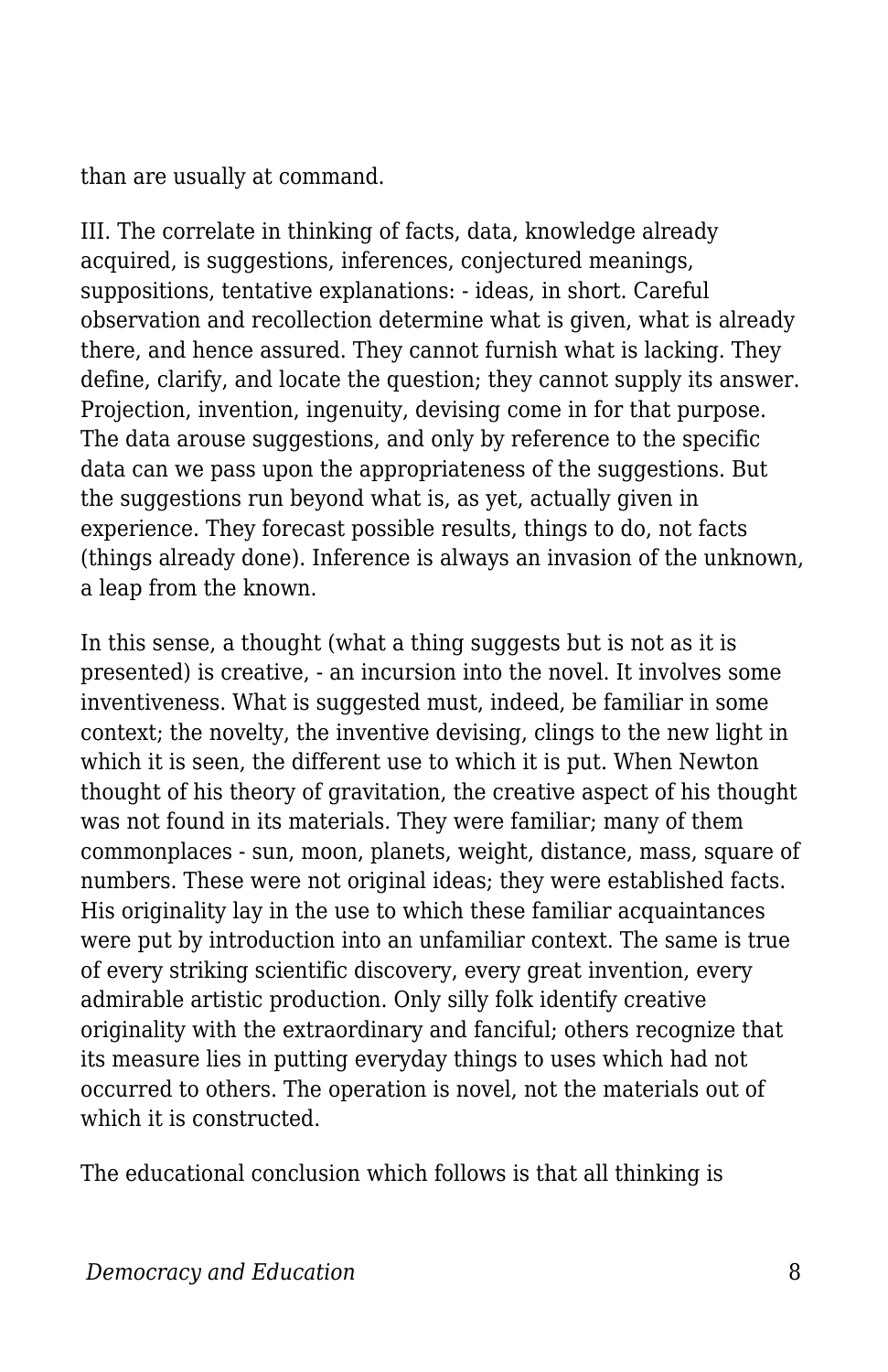original in a projection of considerations which have not been previously apprehended. The child of three who discovers what can be done with blocks, or of six who finds out what he can make by putting five cents and five cents together, is really a discoverer, even though everybody else in the world knows it. There is a genuine increment of experience; not another item mechanically added on, but enrichment by a new quality. The charm which the spontaneity of little children has for sympathetic observers is due to perception of this intellectual originality. The joy which children themselves experience is the joy of intellectual constructiveness - of creativeness, if the word may be used without misunderstanding. The educational moral I am chiefly concerned to draw is not, however, that teachers would find their own work less of a grind and strain if school conditions favored learning in the sense of discovery and not in that of storing away what others pour into them; nor that it would be possible to give even children and youth the delights of personal intellectual productiveness - true and important as are these things. It is that no thought, no idea, can possibly be conveyed as an idea from one person to another. When it is told, it is, to the one to whom it is told, another given fact, not an idea. The communication may stimulate the other person to realize the question for himself and to think out a like idea, or it may smother his intellectual interest and suppress his dawning effort at thought. But what he directly gets cannot be an idea. Only by wrestling with the conditions of the problem at first hand, seeking and finding his own way out, does he think. When the parent or teacher has provided the conditions which stimulate thinking and has taken a sympathetic attitude toward the activities of the learner by entering into a common or conjoint experience, all has been done which a second party can do to instigate learning. The rest lies with the one directly concerned. If he cannot devise his own solution (not of course in isolation, but in correspondence with the teacher and other pupils) and find his own way out he will not learn, not even if he can recite some correct answer with one hundred per cent accuracy. We can and do supply ready-made "ideas" by the thousand; we do not usually take much pains to see that the one learning engages in significant situations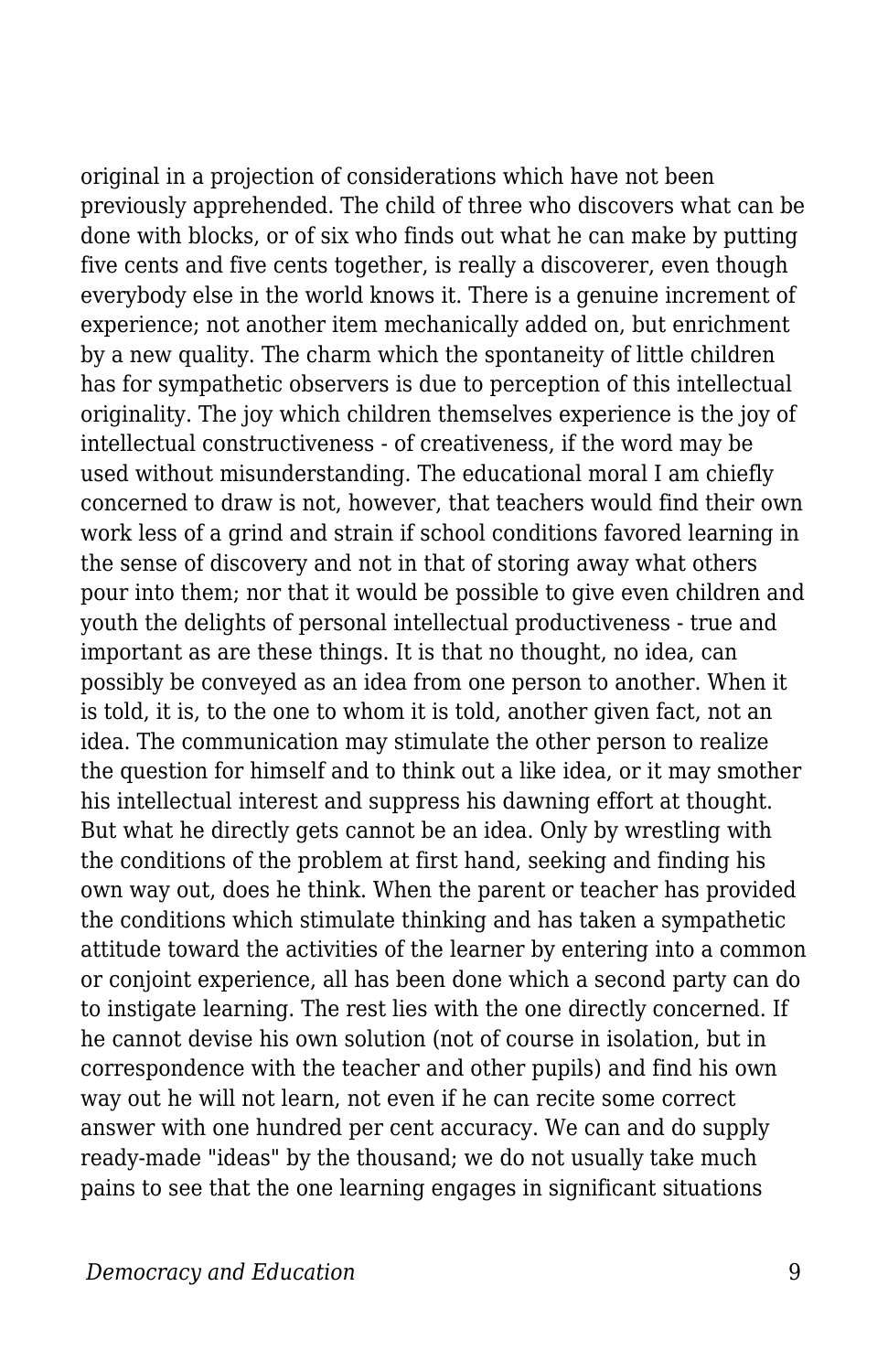where his own activities generate, support, and clinch ideas - that is, perceived meanings or connections. This does not mean that the teacher is to stand off and look on; the alternative to furnishing readymade subject matter and listening to the accuracy with which it is reproduced is not quiescence, but participation, sharing, in an activity. In such shared activity, the teacher is a learner, and the learner is, without knowing it, a teacher - and upon the whole, the less consciousness there is, on either side, of either giving or receiving instruction, the better. IV. Ideas, as we have seen, whether they be humble guesses or dignified theories, are anticipations of possible solutions. They are anticipations of some continuity or connection of an activity and a consequence which has not as yet shown itself. They are therefore tested by the operation of acting upon them. They are to guide and organize further observations, recollections, and experiments. They are intermediate in learning, not final. All educational reformers, as we have had occasion to remark, are given to attacking the passivity of traditional education. They have opposed pouring in from without, and absorbing like a sponge; they have attacked drilling in material as into hard and resisting rock. But it is not easy to secure conditions which will make the getting of an idea identical with having an experience which widens and makes more precise our contact with the environment. Activity, even self-activity, is too easily thought of as something merely mental, cooped up within the head, or finding expression only through the vocal organs.

While the need of application of ideas gained in study is acknowledged by all the more successful methods of instruction, the exercises in application are sometimes treated as devices for fixing what has already been learned and for getting greater practical skill in its manipulation. These results are genuine and not to be despised. But practice in applying what has been gained in study ought primarily to have an intellectual quality. As we have already seen, thoughts just as thoughts are incomplete. At best they are tentative; they are suggestions, indications. They are standpoints and methods for dealing with situations of experience. Till they are applied in these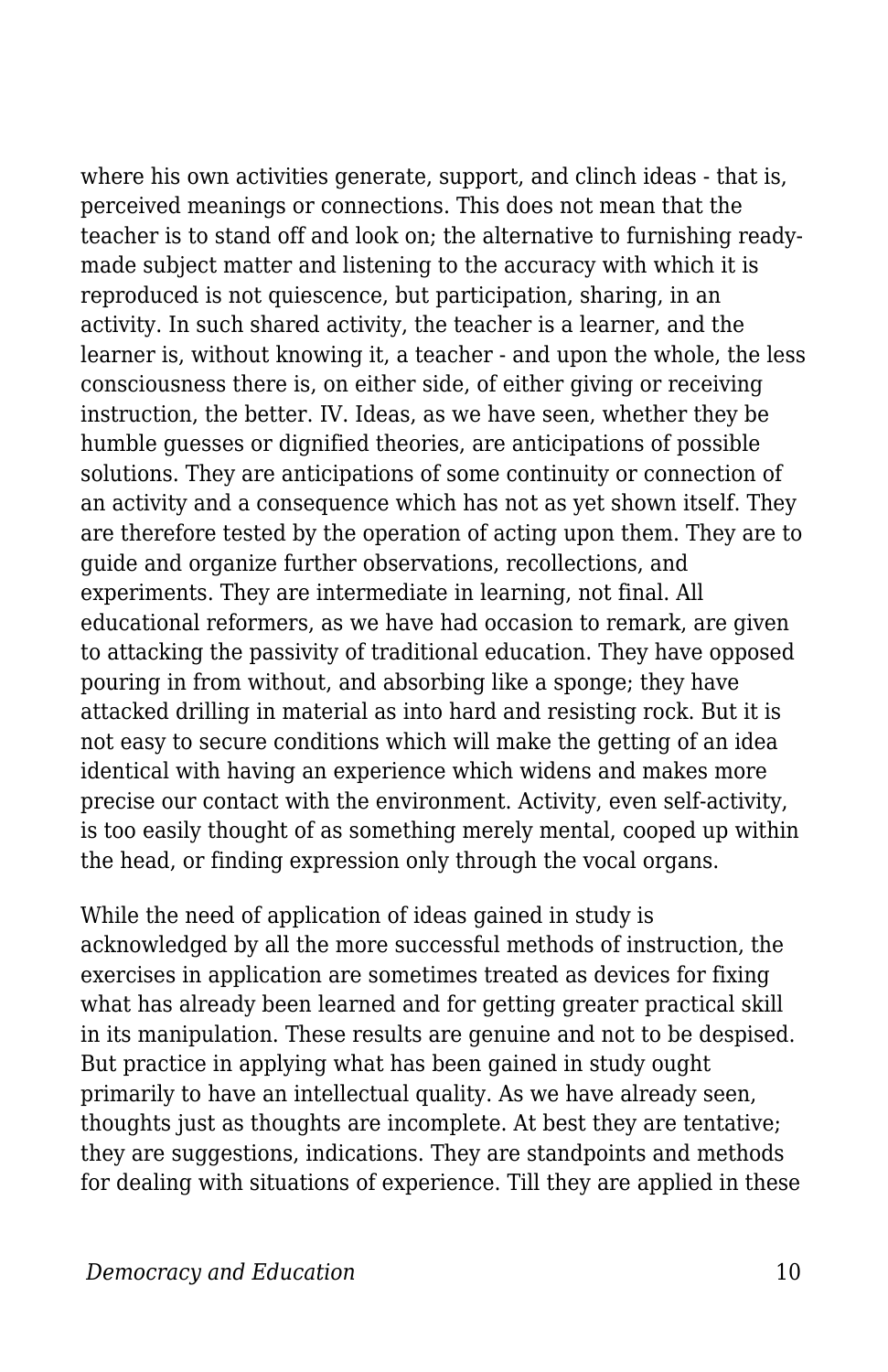situations they lack full point and reality. Only application tests them, and only testing confers full meaning and a sense of their reality. Short of use made of them, they tend to segregate into a peculiar world of their own. It may be seriously questioned whether the philosophies (to which reference has been made in section 2 of chapter X) which isolate mind and set it over against the world did not have their origin in the fact that the reflective or theoretical class of men elaborated a large stock of ideas which social conditions did not allow them to act upon and test. Consequently men were thrown back into their own thoughts as ends in themselves.

However this may be, there can be no doubt that a peculiar artificiality attaches to much of what is learned in schools. It can hardly be said that many students consciously think of the subject matter as unreal; but it assuredly does not possess for them the kind of reality which the subject matter of their vital experiences possesses. They learn not to expect that sort of reality of it; they become habituated to treating it as having reality for the purposes of recitations, lessons, and examinations. That it should remain inert for the experiences of daily life is more or less a matter of course. The bad effects are twofold. Ordinary experience does not receive the enrichment which it should; it is not fertilized by school learning. And the attitudes which spring from getting used to and accepting halfunderstood and ill-digested material weaken vigor and efficiency of thought.

If we have dwelt especially on the negative side, it is for the sake of suggesting positive measures adapted to the effectual development of thought. Where schools are equipped with laboratories, shops, and gardens, where dramatizations, plays, and games are freely used, opportunities exist for reproducing situations of life, and for acquiring and applying information and ideas in the carrying forward of progressive experiences. Ideas are not segregated, they do not form an isolated island. They animate and enrich the ordinary course of life. Information is vitalized by its function; by the place it occupies in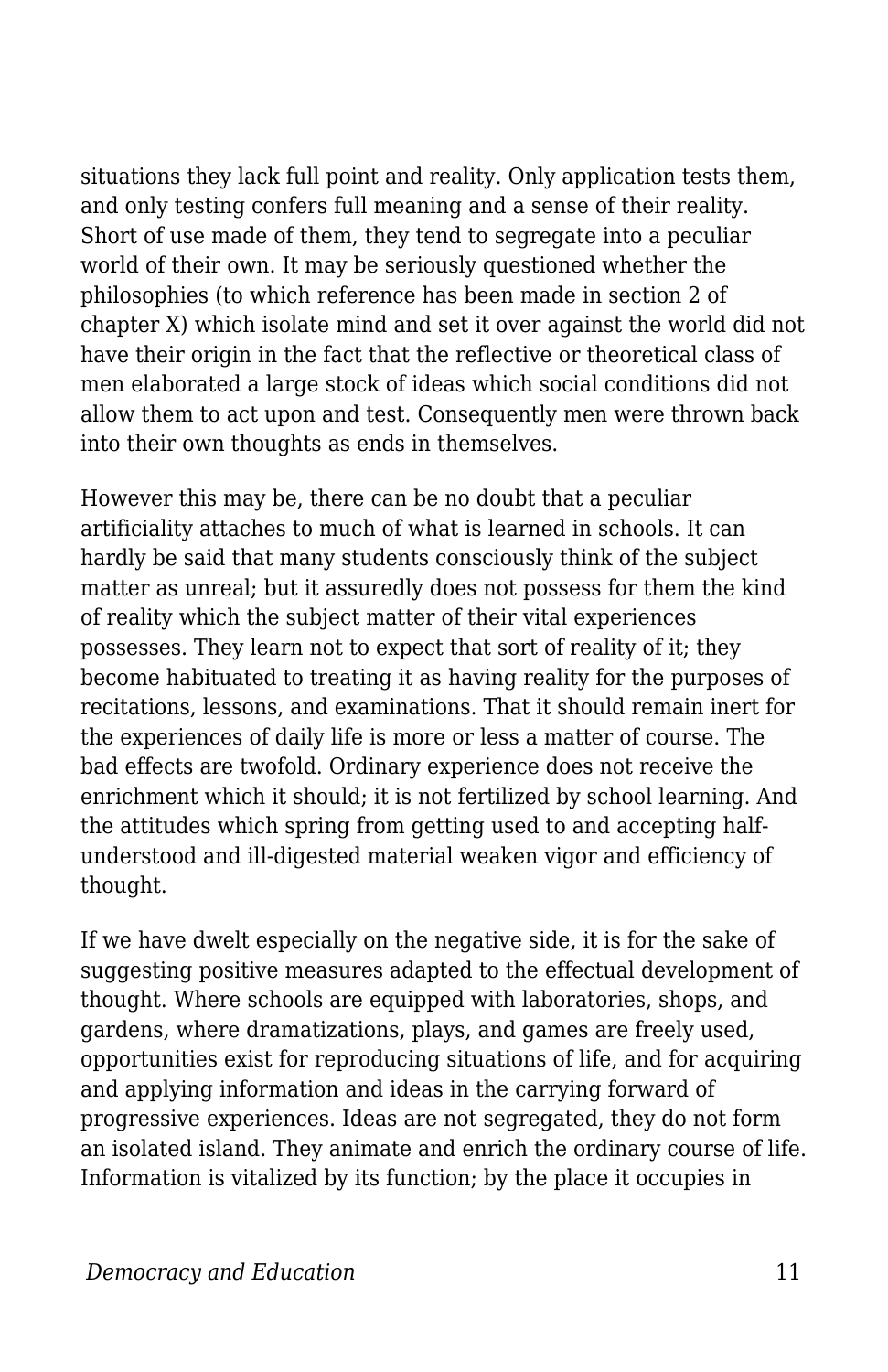direction of action. The phrase "opportunities exist" is used purposely. They may not be taken advantage of; it is possible to employ manual and constructive activities in a physical way, as means of getting just bodily skill; or they may be used almost exclusively for "utilitarian," i.e., pecuniary, ends. But the disposition on the part of upholders of "cultural" education to assume that such activities are merely physical or professional in quality, is itself a product of the philosophies which isolate mind from direction of the course of experience and hence from action upon and with things. When the "mental" is regarded as a self-contained separate realm, a counterpart fate befalls bodily activity and movements. They are regarded as at the best mere external annexes to mind. They may be necessary for the satisfaction of bodily needs and the attainment of external decency and comfort, but they do not occupy a necessary place in mind nor enact an indispensable role in the completion of thought. Hence they have no place in a liberal education - i.e., one which is concerned with the interests of intelligence. If they come in at all, it is as a concession to the material needs of the masses. That they should be allowed to invade the education of the elite is unspeakable. This conclusion follows irresistibly from the isolated conception of mind, but by the same logic it disappears when we perceive what mind really is namely, the purposive and directive factor in the development of experience. While it is desirable that all educational institutions should be equipped so as to give students an opportunity for acquiring and testing ideas and information in active pursuits typifying important social situations, it will, doubtless, be a long time before all of them are thus furnished. But this state of affairs does not afford instructors an excuse for folding their hands and persisting in methods which segregate school knowledge. Every recitation in every subject gives an opportunity for establishing cross connections between the subject matter of the lesson and the wider and more direct experiences of everyday life. Classroom instruction falls into three kinds. The least desirable treats each lesson as an independent whole. It does not put upon the student the responsibility of finding points of contact between it and other lessons in the same subject, or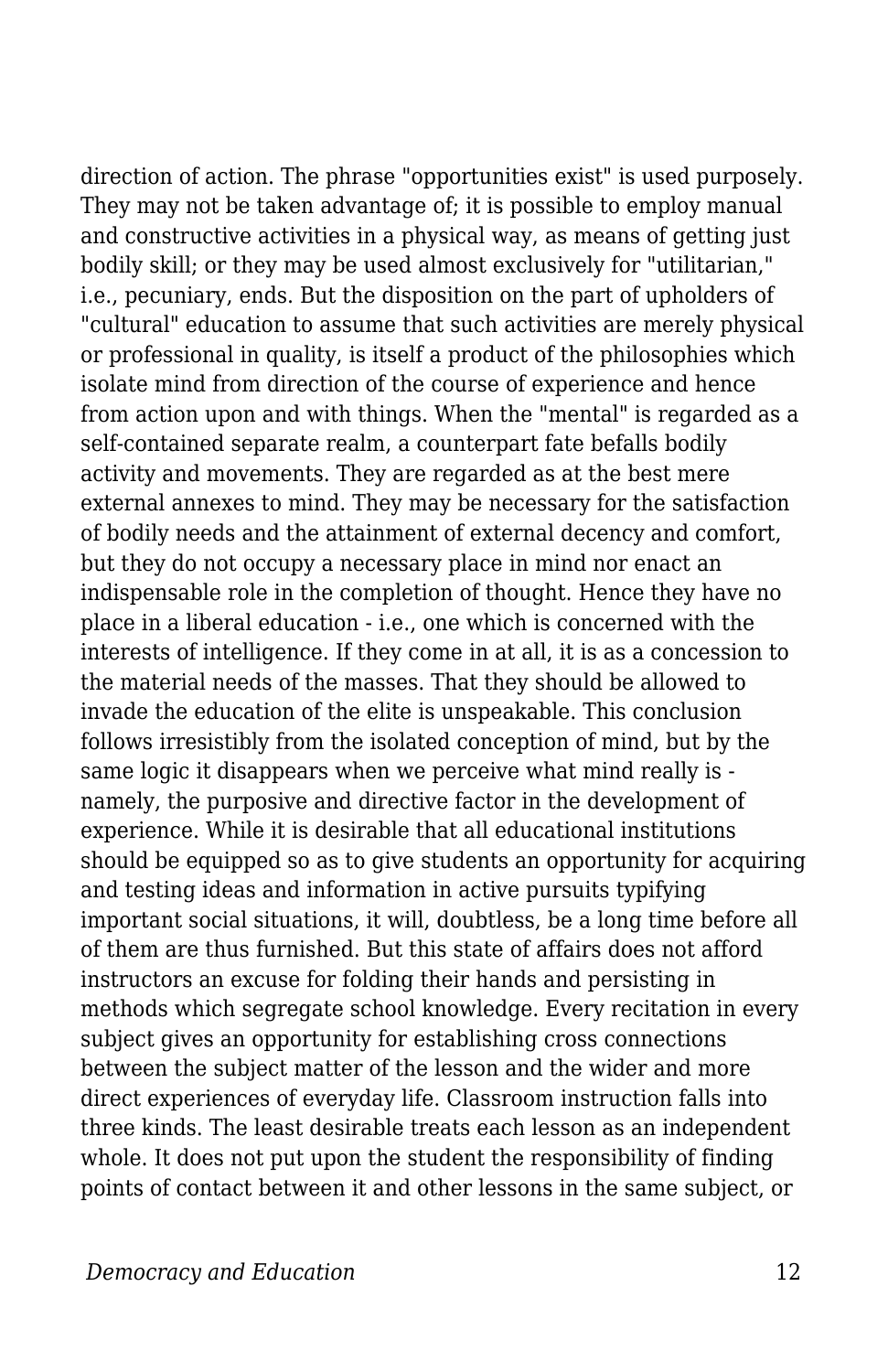other subjects of study. Wiser teachers see to it that the student is systematically led to utilize his earlier lessons to help understand the present one, and also to use the present to throw additional light upon what has already been acquired. Results are better, but school subject matter is still isolated. Save by accident, out-of-school experience is left in its crude and comparatively irreflective state. It is not subject to the refining and expanding influences of the more accurate and comprehensive material of direct instruction. The latter is not motivated and impregnated with a sense of reality by being intermingled with the realities of everyday life. The best type of teaching bears in mind the desirability of affecting this interconnection. It puts the student in the habitual attitude of finding points of contact and mutual bearings.

## **Summary**

Processes of instruction are unified in the degree in which they center in the production of good habits of thinking. While we may speak, without error, of the method of thought, the important thing is that thinking is the method of an educative experience. The essentials of method are therefore identical with the essentials of reflection. They are first that the pupil have a genuine situation of experience - that there be a continuous activity in which he is interested for its own sake; secondly, that a genuine problem develop within this situation as a stimulus to thought; third, that he possess the information and make the observations needed to deal with it; fourth, that suggested solutions occur to him which he shall be responsible for developing in an orderly way; fifth, that he have opportunity and occasion to test his ideas by application, to make their meaning clear and to discover for himself their validity.